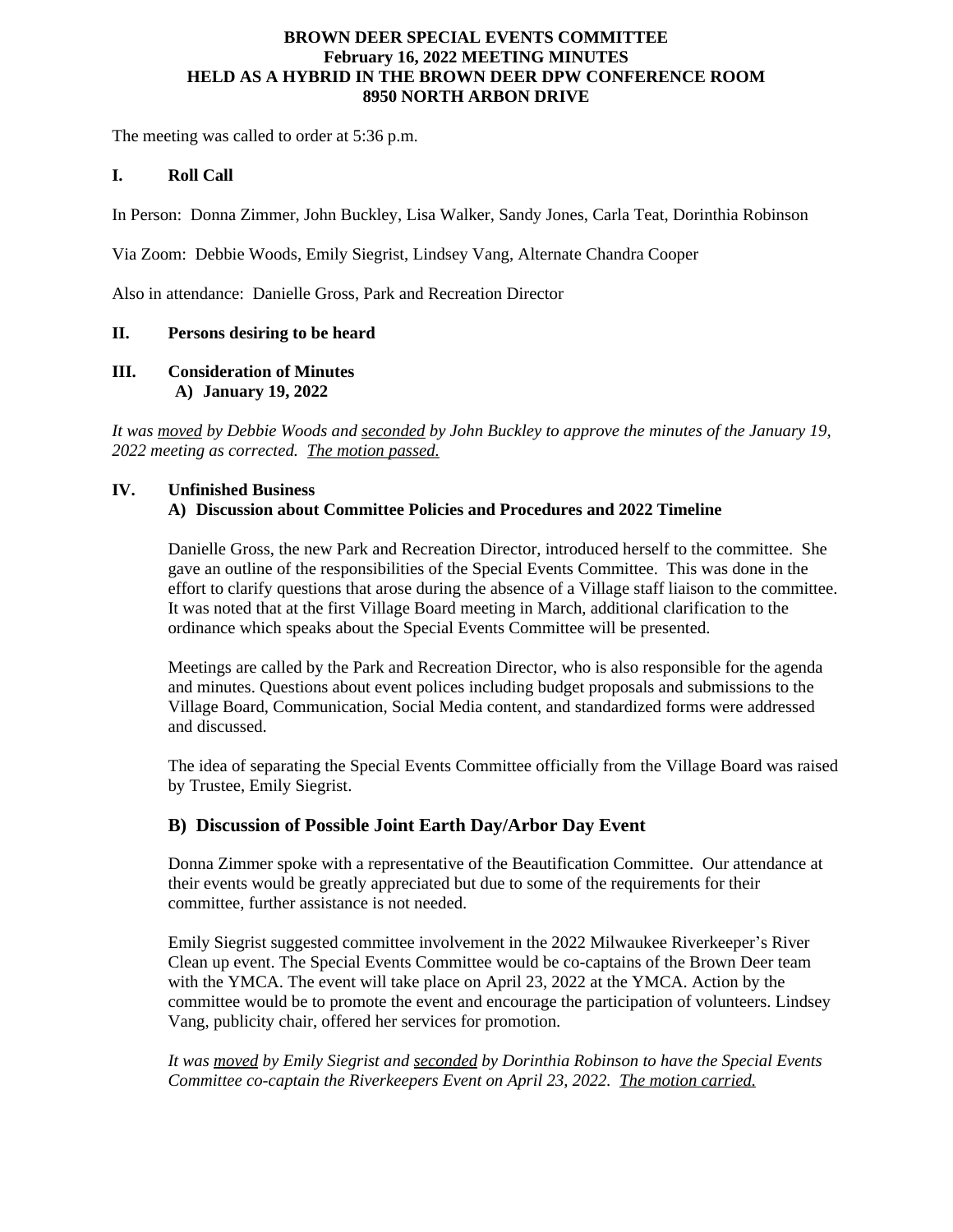# **C) Discussion and Possible Approval of Black History Month Dinner/Fundraiser items**

Sandy Jones gave an update. Food Vendors were still being contacted and applications to participate are due, February 18. Sandy is working with the North Shore Health Department to make sure all requirements for food vendors are being met. The committee will be running the drink station with a variety of beverages available. Raffle items are being donated, as well as gift cards for the School District Black History Month artwork competition. The artwork will be on display and judged day of. Brown Deer State of Mind T-Shirts will be sold day of any shirts left over will be sold at Village Hall. Sandy discussed the opening program schedule including remarks by the Village President and Manager. The program included a two hour performance by Marcus Adams. Discussion followed.

# **V. New Business**

# **A) Discussion and Possible Approval of Summer Fun Guide Contract**

Ms. Gross presented the information that she had regarding the current pricing for a similar guide for the summer of 2022. A sample of the past guide was shown to the committee as reference. Discussion followed.

*It was moved by John Buckley and seconded by Lisa Walker to once again have the summer program produced and distributed by ExpressNews. The motion carried.*

# **B) Discussion of Kid Activities for the 2022 Fourth of July**

There will be no 2022 parade and the committee discussed ways to bring children and families into the park prior to the fireworks show. An opening ceremony to begin the celebration, a bike and wagon contest, and games were suggested.

### **C) Discussion of Possible Events for 2022**

Discussion of 2022 events pursued with ideas like, Brown Deer restaurant week, a Fall/Winter market with local vendors, and help with the Holiday Tree Lighting. No decision on future events was made.

# **VI. Committee Reports**

### **A) Fundraising**

The fundraising letters were mailed out the end of January with the reminder letters to be mailed in March. Raffle Tickets are planned to be sold at the April 5 election. Remaining Brown Deer State of Mind T-Shirts from the Black History Month Celebration will be sold day at Village Hall.

### **B) Publicity**

### **C) Entertainment**

Dorinthia Robinson, stated she was working with Zoy from ZandR Entertainment on options for Summer 2022 Community Vibes and the Fourth of July Celebration. The budget for all Fourth of July entertainment is \$3,000. Ms. Gross stated she will review the budget for the Community Vibes and get that information to Dorinthia. Ms. Robinson also discussed getting quotes for sound equipment, that could be used for Community Vibes. This would be to help decrease the cost of the bands.